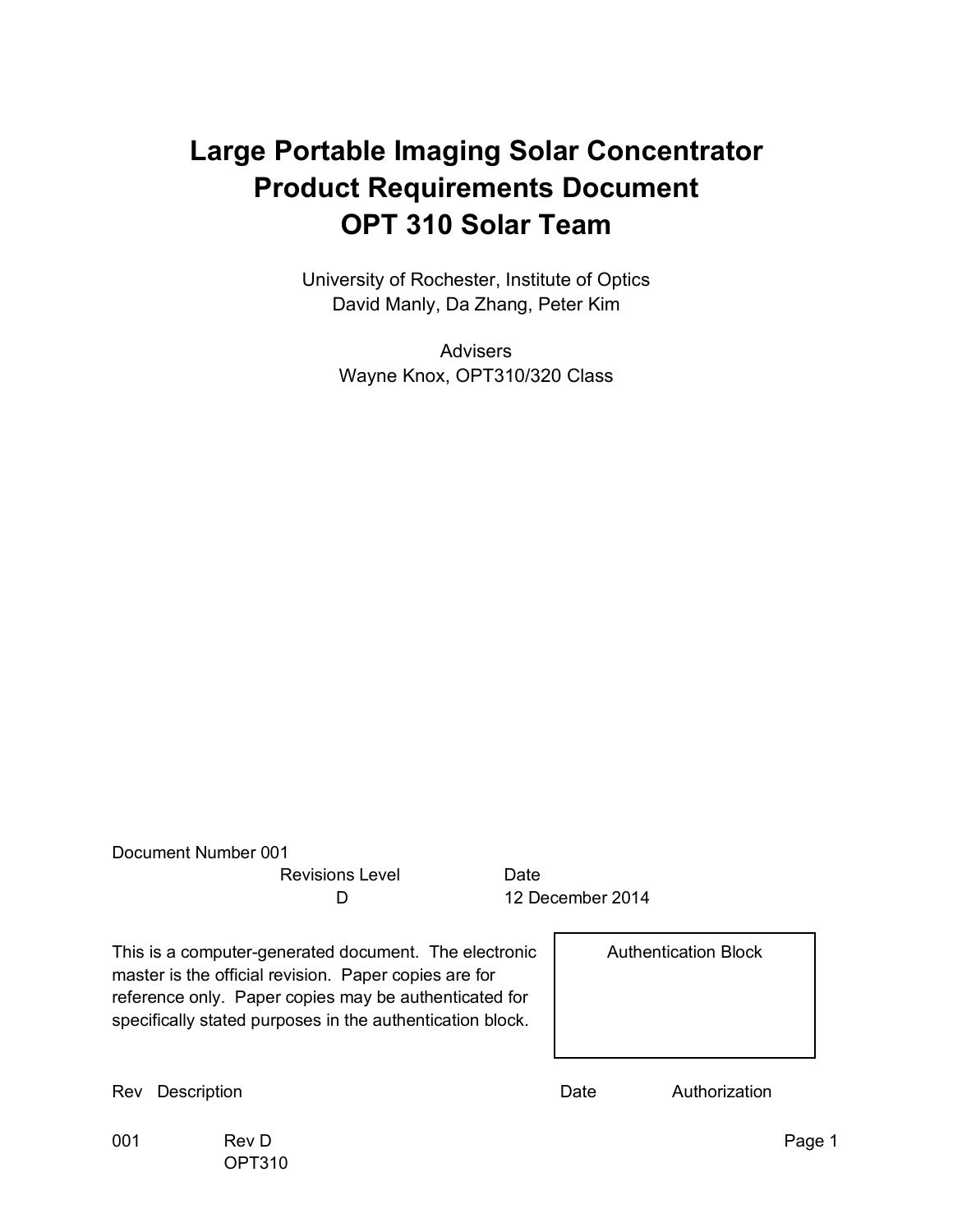| A  |                                                                      | PK, DZ, DM |
|----|----------------------------------------------------------------------|------------|
| B  | Added regulatory issues and additional required resources            | PK, DZ, DM |
| C. | Edited material budget, draft plan and timeline, responsibility list | PK, DZ, DM |
| D  | Edited fitness for use, responsibility list,                         | PK, DZ, DM |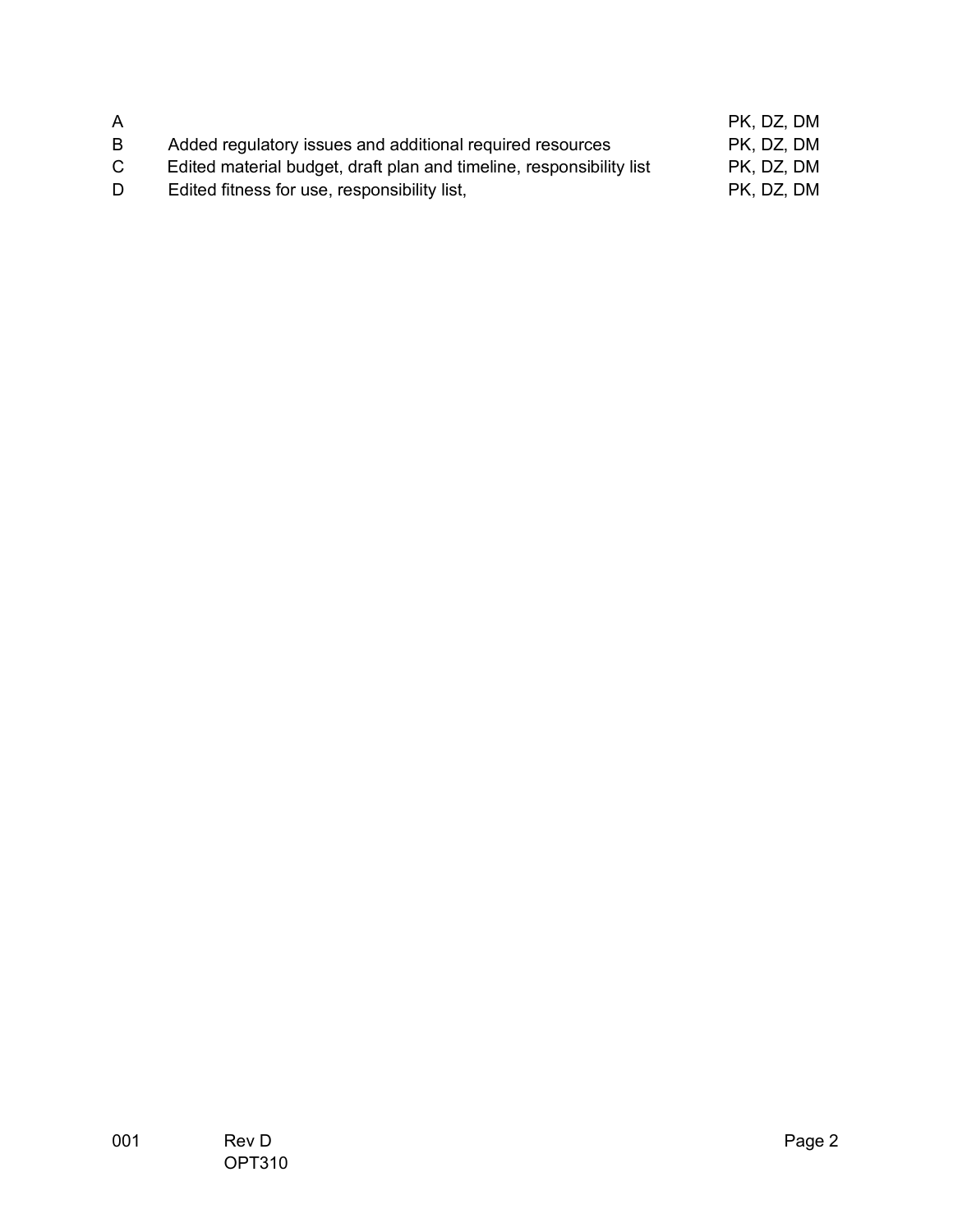The Large Portable Imaging Solar Concentrator (LPISC) is an externally driven product. As such its design inputs were derived from the ideas, project presentation, and conversations with Dr. Wayne Knox.

## **Vision:**

A large lightweight, relatively inexpensive, efficient solar concentrator.

### **Environment:**

As a laboratory instrument, it needs to operate in the following environment:

 **Temperature** 0-95 °F **Weather** LPISC must be able to operate on a clear day when fully exposed to sun. **Relative Humidity** 0-100%

The LPISC should be able to operate in both hot and cold environments. The LPISC should be able to function in windy weather (20 MPH wind), regardless of orientation.

# **Regulatory Issues:**

Outdoors testing needs to be approved by the university fire marshall. Indoors testing does not have to comply with any regulatory rules other than general safety guidelines.

## **Fitness for use:**

#### The system will:

Be optimized to image the solar radiation onto a spot <2 inches in diameter at a distance of 10 feet from the base of the concentrator.

Be capable of being portable in sections that can be disassembled and reassembled by a single person.

Be restricted to costing less than 100 American Dollars.

Be capable of concentrating solar power and obtaining both a better overall intensity and higher efficiency than the model previously designed by Wayne H. Knox, given the same incident power.

Be powered by a portable power source of a 12 V motorcycle battery. Be able to function on axis and off axis.